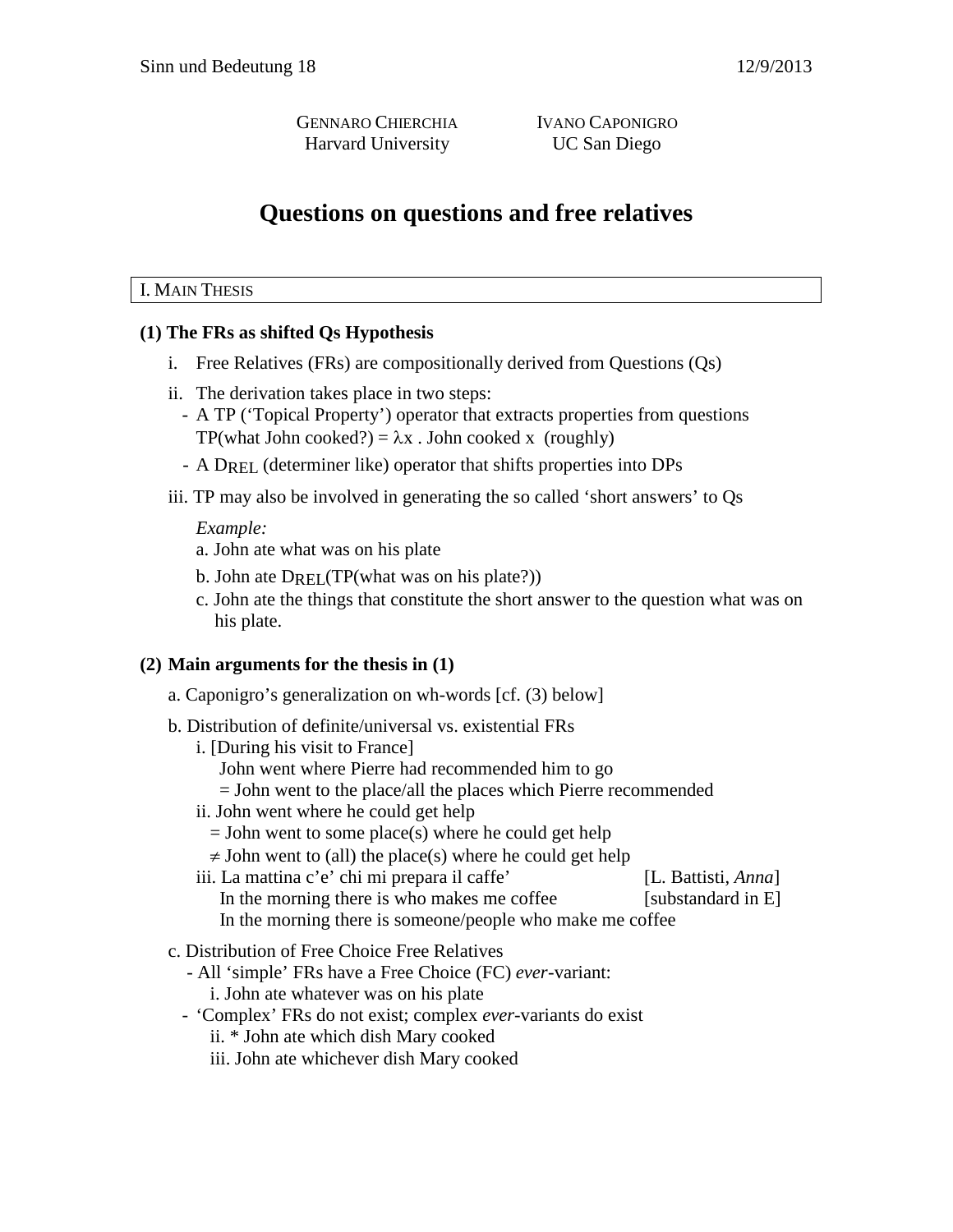## **(3) Caponigro's Generalization [CG -- Caponigro 2003,2004**]

If a language uses the wh-strategy to form both Qs and FRs, the wh-words found in FRs are always a subset of those found in Qs. Never the other way around. Never some other arbitrary relation between the two sets of wh words. Exemplification from English, Italian and Mixtec:

TABLE 1.

Use of wh-words in wh-questions (wh-Qs) and free relatives (FRs) in three languages

| <b>English</b>                 | who           | what                            | where      | when       | how        | how<br>much                   | why        | $what+NP$<br>$which + NP$ | how<br>much<br>$+Adj/Adv$ |
|--------------------------------|---------------|---------------------------------|------------|------------|------------|-------------------------------|------------|---------------------------|---------------------------|
| wh-Qs                          | $\sqrt{}$     | V                               | $\sqrt{ }$ | V          | $\sqrt{ }$ | $\sqrt{}$                     | V          |                           |                           |
| <b>FRs</b>                     | $\sqrt{*}$    | V                               | $\sqrt{ }$ | $\sqrt{ }$ | $\sqrt{}$  | $\ast$                        | $\ast$     | $\ast$                    | $\ast$                    |
| <b>Italian</b>                 | chi           | cosa                            | dove       | quando     | come       | quanto                        | perché     | $che + NP$                | $quanto +$                |
|                                |               |                                 |            |            |            |                               |            | $quale + NP$              | Adj/Adv                   |
| wh-Qs                          | $\sqrt{ }$    | $\sqrt{ }$                      | $\sqrt{ }$ | $\sqrt{ }$ | $\sqrt{ }$ | $\sqrt{ }$                    | $\sqrt{ }$ |                           | $\sqrt{ }$                |
| <b>FRs</b>                     | $\sqrt{}$     | $\%$<br>$G:$ *<br>I: $\sqrt{ }$ | $\sqrt{ }$ | V          | $\sqrt{}$  | $\%$<br>$G: \sqrt$<br>I: $??$ | $\ast$     | $\ast$                    | $\ast$                    |
| <b>Nieves</b><br><b>Mixtec</b> | $\mathcal{Y}$ | ndyakua                         | ndyaa      | ndyanama   | ndyxi      | najaa                         | nava'a     | ndya                      | najaa                     |
| wh-Qs                          | $\sqrt{}$     | $\sqrt{ }$                      | $\sqrt{ }$ | $\sqrt{ }$ | $\sqrt{ }$ | n/a                           | $\sqrt{ }$ | V                         | V                         |
| <b>FRs</b>                     | $\sqrt{}$     | V                               | $\sqrt{ }$ | V          | $\sqrt{}$  | n/a                           | $\ast$     | $\ast$                    | $\sqrt{ }$                |

#### **(4) A traditional approach**

Wh-clauses denote λ–abstracts, i.e. properties/sets (Groendijk and Stokhof 1983, Jacobson 1995, among many others). Then there are two distinct type shifting devices TS1 and TS2 that derive Qs and FRs respectively.

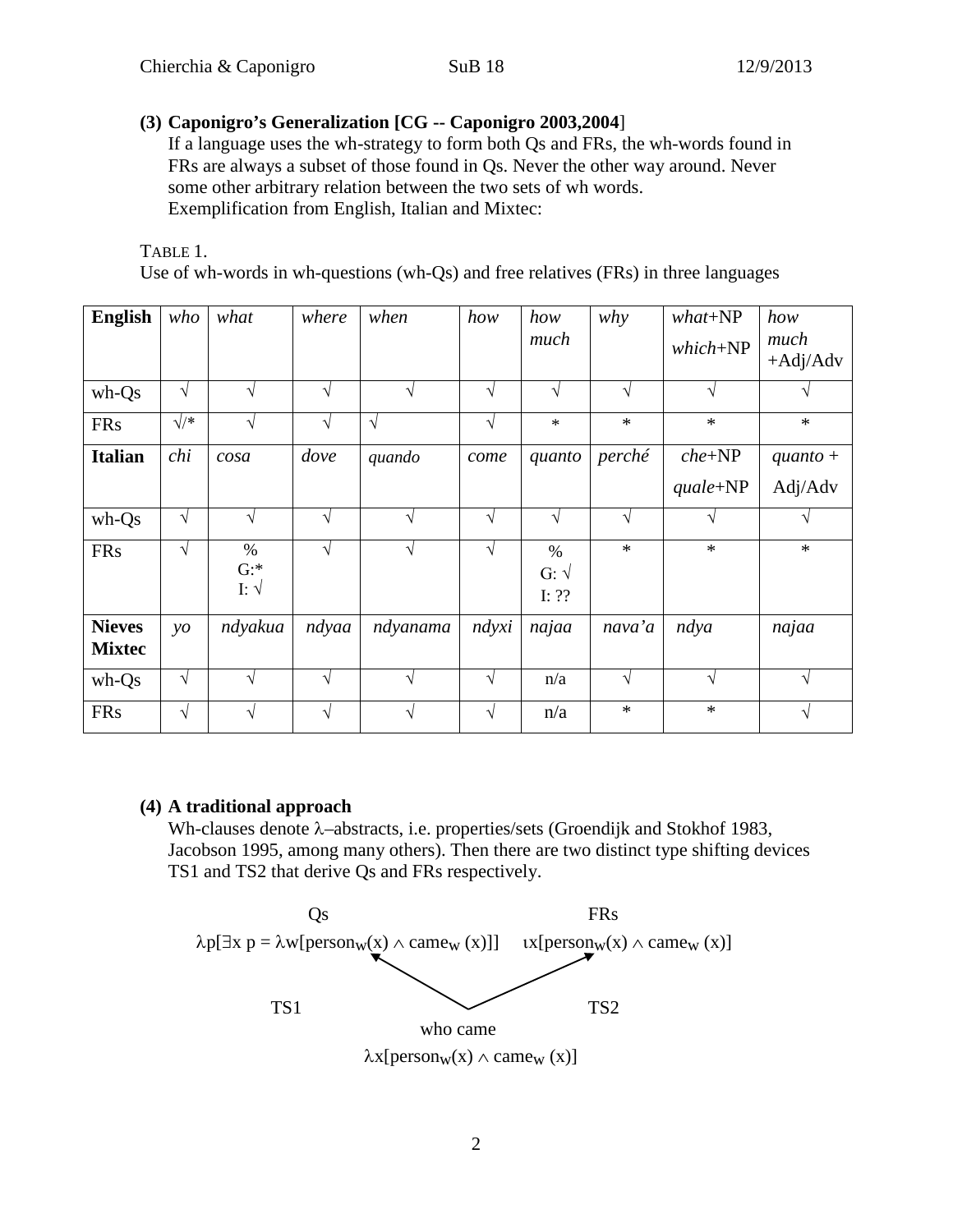#### **(5) Problems with the traditional G/S/J approach**

- a. It makes wrong predictions with respect to CG
- b. The existence and distribution of existential FRs is a mystery.

Re (a):

c. Suppose that TS1 and TS2 are structure preserving (i.e. they affect only meaning).

If they are *partial* functions (i.e., for whatever reasons, undefined for some of their inputs), then there could be any relation between wh-words in questions and whwords in FRs. For example, in some language TS1 could be defined for a *subset* of the cases for which TS2 is defined (and hence the wh-words in questions would be a subset of those in FRs—the opposite of CG). In some other language, they could be defined over disjoint sets of abstracts.

Re (b):

- d.i. Usually, the fact that a maximality ι–operator is used to construct FRs is justified on grounds of naturalness/meaning preservation or the like. From this point of view, existential FRs should not exist.
	- ii.Suppose that FRs are introduced via some variant of TS2 that creates genuine existential terms. If this is so, there is no reason to expect any correlation between FRs and the inner structure of the wh-abstract. Yet, there seems to be. The presence of a modal of possibility within the wh-abstracts systematically makes the existential construal available. Cf. the contrast between (2c.iv), which is a maximal FR and (2c.v), which is existential.

#### II. THE CORE PROPOSAL

#### **(6) Syntax**

While not wedded to it, we adopt a (slight variant) of Cecchetto and Donati (2013) a. John ate what Mary cooked

b. i. what Mary cooked



- c. Copy merge applies blindly. The result is labeled through a general algorithm.
	- i. An 'attractor' (CP in this case) projects
	- ii. A lexical item (N in this case) projects
	- iii. In case of conflict, both outcomes are legit.
	- iv. If C projects, we get a Q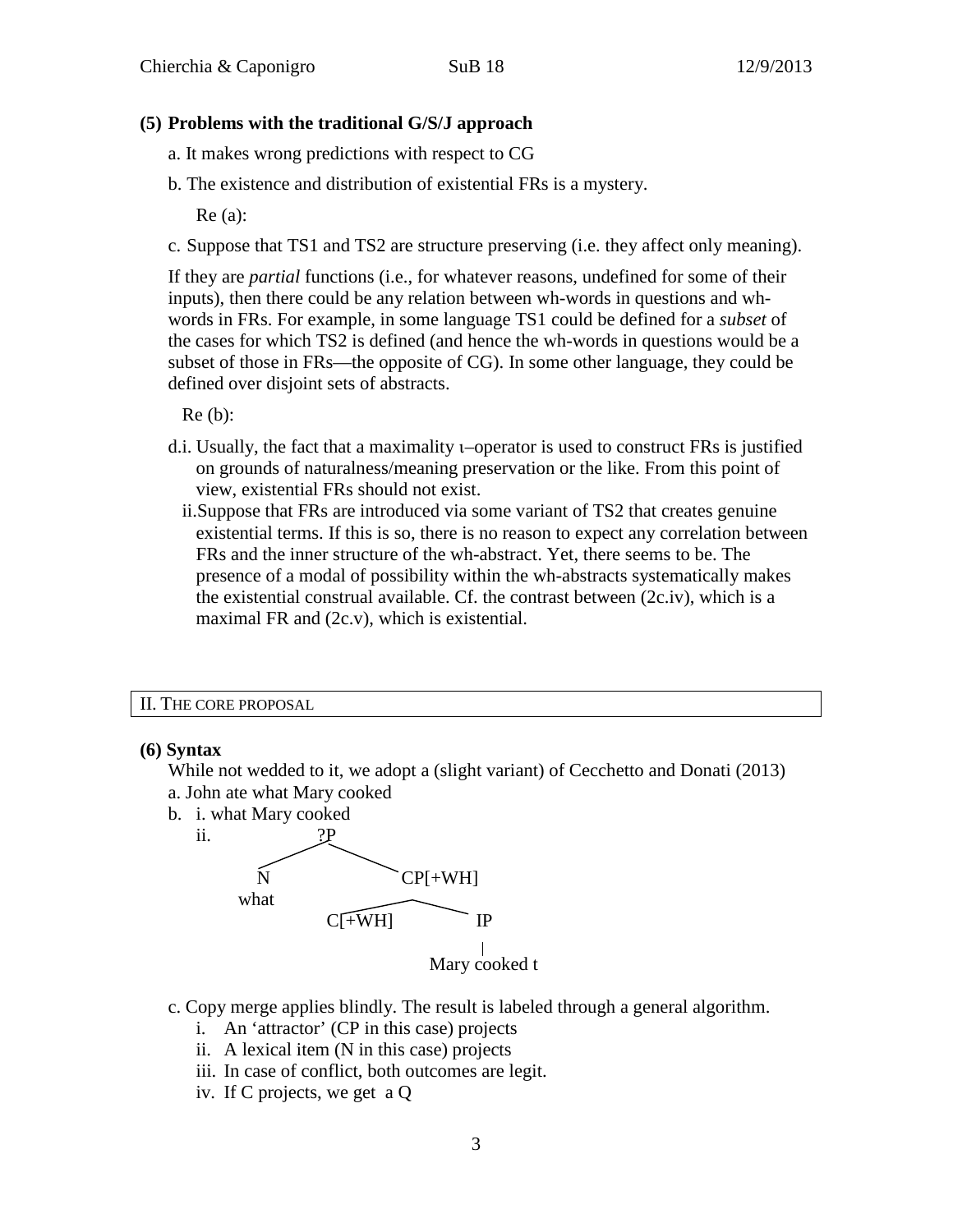#### d. **Wh-Interrogatives**



(i) Movement is driven by type mismatches; moving an element leaves a variable of the appropriate type behind; the index on the moved item is interpreted as a lambda abstractor (Heim and Kratzer)

(ii) Interrogative Comps are made up of two operators (corresponding to two interrogative heads). C1 creates a protoquestion (Karttunen , as modified by von Stechow; cf. also Dayal). C2 is the abstractor that forms the actual question meaning. C2 cannot be interpreted in situ and so it must be copy merged to the top CP. [We are following the theory of head movement by Junri Shimada].

#### e. **Free relatives**



*Assumption:* selection of the second operator (C2 vs. D) is a matter of agreement [D and NP must agree]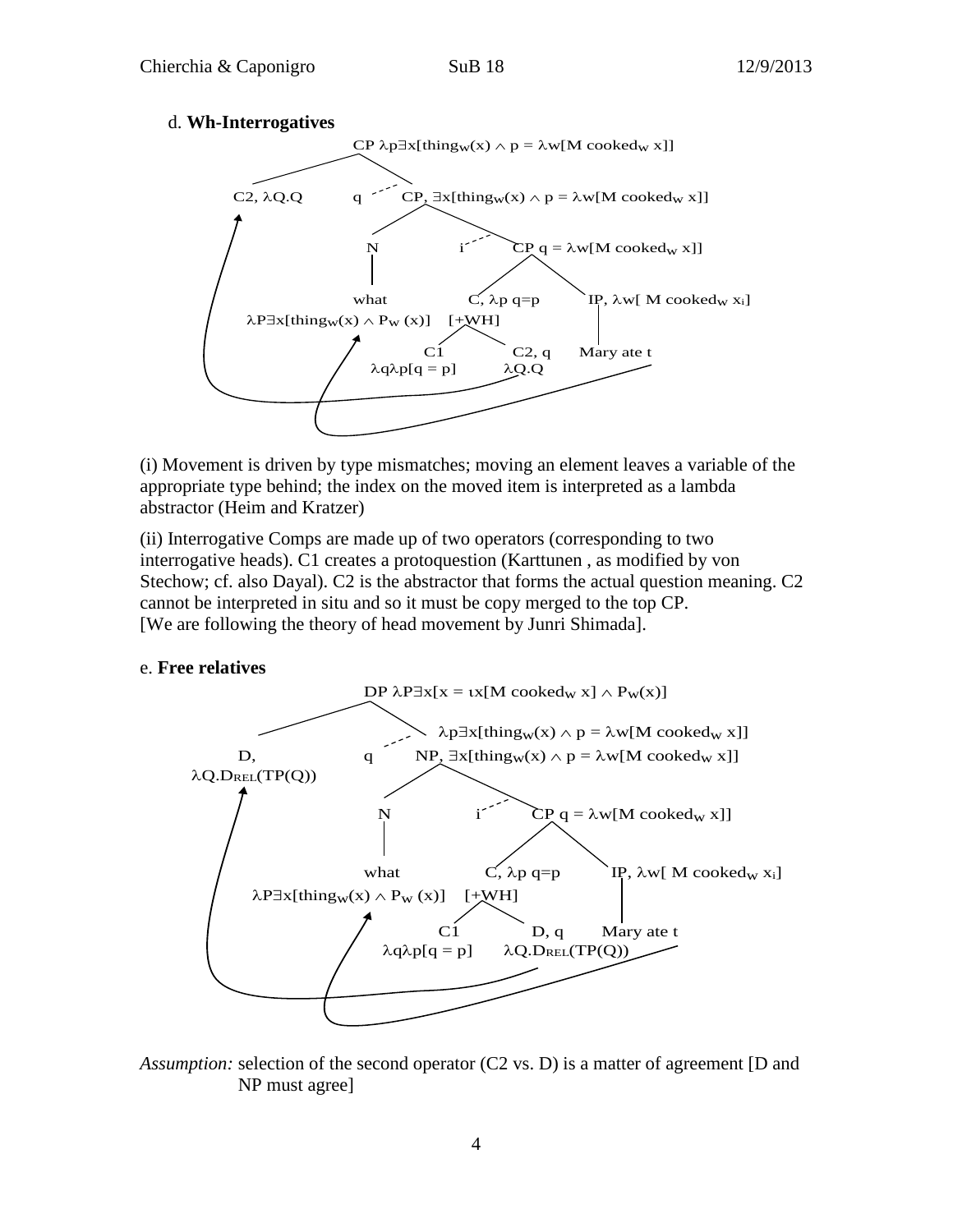f. Other possibilities include:



#### **(7) How to go from Qs to a nominal meaning**

The problem:

- How do we get from a set of propositions to a (possibly plural) individual (or to a Generalized quantifier GQe over individuals)?
- How do we form short questions from Karttunen type Qs?
- a. Main ingredient: A Dayal-style answerhood operator [to be slightly modified below]:

 $\text{Ans}_{\text{W}}(Q) = \text{tp} \in Q[p_{\text{W}} \land \forall q \in Q[q_{\text{W}} \rightarrow p \subset q]]$ 

b. Topical properties of Qs

 $\lambda P \forall w \forall x [ P_w(x) \leftrightarrow \lambda w' P_w'(x) = Ans_w(Q)]$  P a variable of type <s, <e,t>> For any w, x, P holds of x in w iff the proposition that x is P is the true answer in w to Q.

## **(8) An example**

- a. i. what Mary cooked
	- ii.  $H/K$ -denotation  $=$

{M cooked a∪b∪c

M cooked a∪b, M cooked b∪c, Mary cooked a∪b

M cooked a, M cooked b, M cooked c}

Assumptions:

- a fixed domain with three individuals
- plural predication is interpreted distributively at the level of the (lowest) trace:  $P(a \cup b) = P(a) \wedge P(b)$
- b. A topical property for (a):

$$
TP(a) = \lambda w \lambda x [M \operatorname{cooked}_W x \wedge \forall y [M \operatorname{cooked}_W y \to y \le x]
$$

(undefined for worlds in which it has an empty extension) or equivalently

 $=\lambda w \lambda x[x = \iota x[M \text{ coded}_w x]]$ 

c. TP(a)<sub>w</sub> (a∪b) iff Ans<sub>w</sub>(what M cooked) =  $\lambda w'P_w(a \cup b)$ .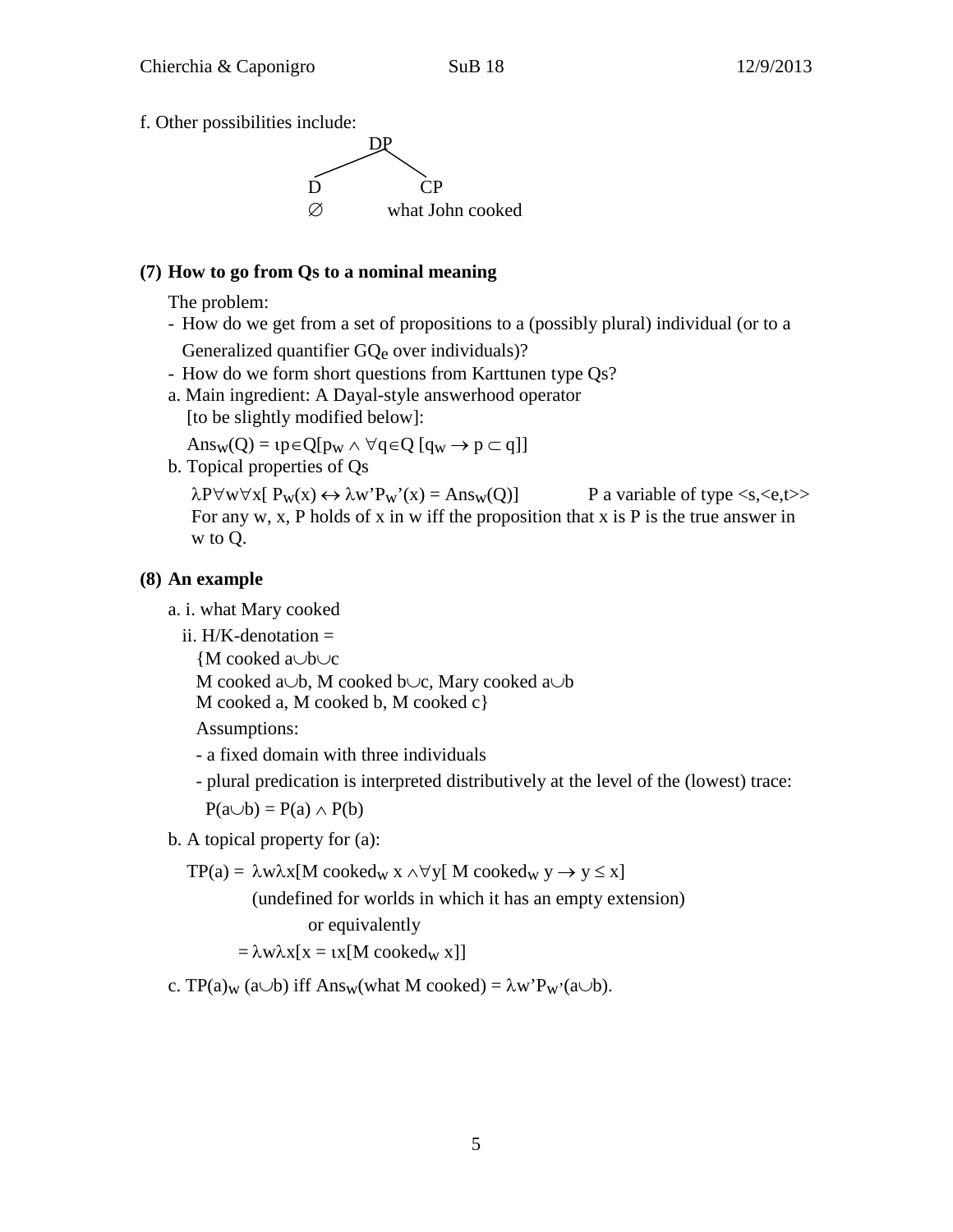# **(9) Topical Properties are unique (up to logical equivalence)**

Sketch of a proof:

Suppose there are two distinct P, P' that satisfy (7b). Since they are distinct, there would have to be some w<sup>\*</sup>, y such that  $P_w^*(y) \neq P_w^*(y)$ . But then one of the following would have to be false:

i.  $\lambda w' P_w'(y) = \text{Ans}_w*(0)$ 

ii.  $\lambda w'P'w'(y) = Ans_w*(Q)$ 

If so, (7b) would not hold of both P and P', contrary to hypothesis.

# **(10) Defining Ans<sup>S</sup> (short answer) and DREL out of TP**

- a.  $Ans^S_w(Q) = \iota x[[TP(Q)]_w(x)]$  type e [very rough first approximation: reconstruction and pied piping need to be taken into account]
- b. DREL  $(Q) = \lambda P \exists x [ T P(Q)]_W(x) \wedge P_W(x) ]$  type  $GQ_e$ where  $TP(Q) = \mathbf{i}P \forall w \forall x [ P_w(x) \leftrightarrow \lambda w' P_w'(x) = \text{Ans}_w(Q)]$
- TP(Q) is well defined because Topical Properties (typically) exist, and when they do they are unique
- TP(Q) is a singleton property. Whenever  $TP(Q)$  is defined (i.e. in all and only the worlds in which Q has a true answer) it holds of exactly one (maximal) individual. This is inherited from Ans.
- [For a related, but different take on short answers, consistent with G&S question denotations, cf. Gronendijk and Stokhof (1989)]
- Ans is total (all questions have short answers); D is partial (not all questions yield FRs), for reasons to be determined.

# **(11) Example**

a. John ate  $[p]$  what  $[CP$  Mary cooked t

b. John ate DREL(TP(what M cooked t)) =  $\exists x[x = \iota x \text{ M} \text{ cooked}_w x \land J \text{ at} \varepsilon_w x]$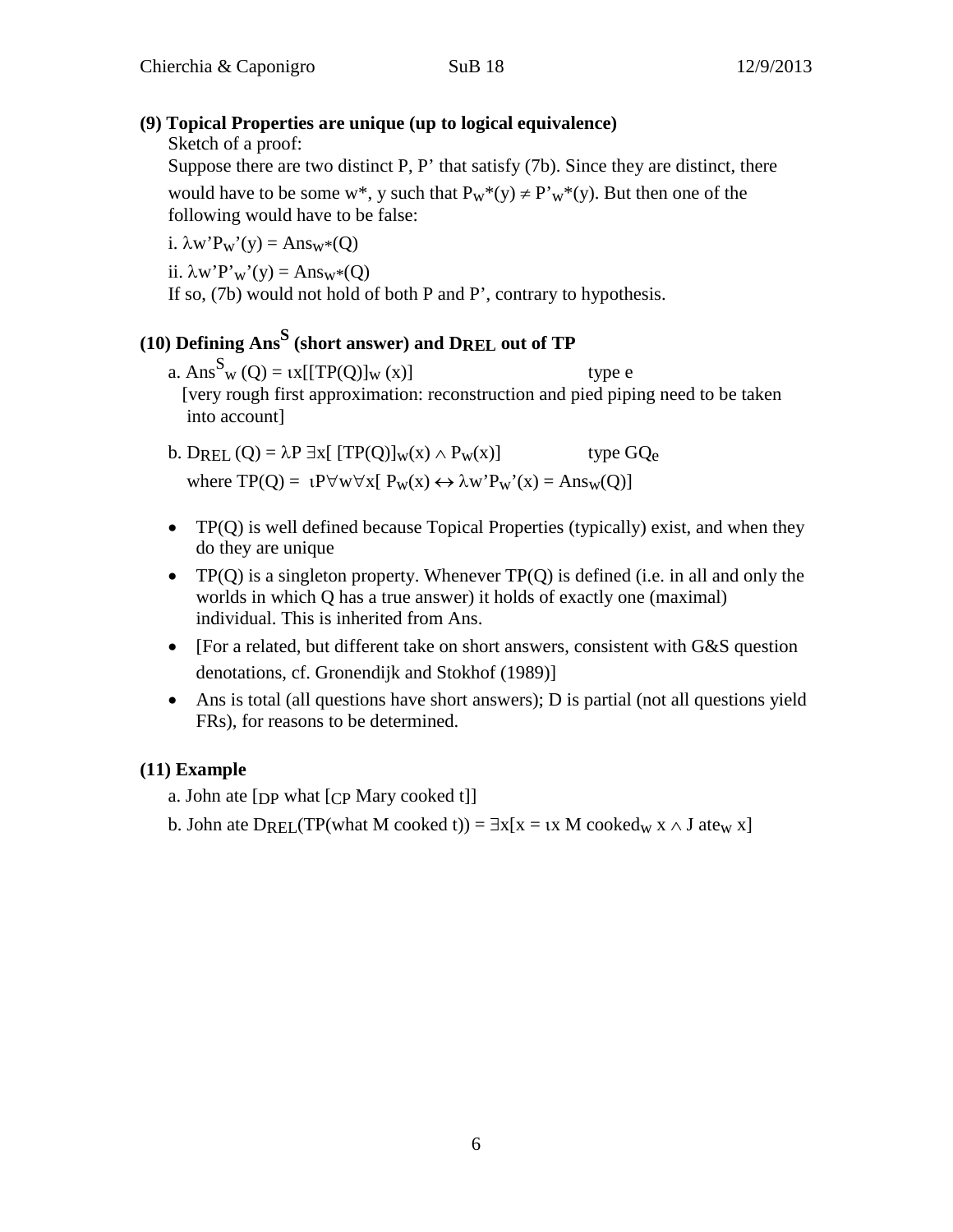#### III. EXPLAINING THE PROPERTIES OF FRS

#### **(12) Explaining Caponigro's Generalization**

("FRs are always introduced by a subset of the wh-words introducing wh-Qs")

a. Our proposal:

$$
\begin{cases}\n\text{FRs} \\
\text{TP} + \text{DREL} \\
\text{Qs}\n\end{cases}
$$

b. Two immediate consequences:

- i. The wh-words in FRs cannot be a superset of those in Qs
- ii. If REL is partial (for whatever ever reasons), the wh-words in questions will be a subset of those found in Qs.
- c. REL *is* typically partial; why?
	- i. \* I saw which girl you saw
	- ii. \* I did it why you did it
	- iii. % Ho mangiato cosa ha cucinato Maria  $[GC: *, IC; \sqrt{]}$ (I) ate what Mary cooked
- d. Problem (c) is common to the present proposal and the G/S/J approach. But that approach is also readily compatible with the existence of languages that violate CG, while the present approach is not.

#### **(13) Sources of partiality**

- a. Cecchetto and Donati: Phrases that are not attractors do not project (cf. also Chomsky 2013)
- b. Consequence: no 'complex' FRs:
	- i. \* I saw which boy you saw
	- [this is an advantage of Cecchetto and Donati's analysis over its competitors]
- c. A consequence of (a): (ii) cannot be a FR.
	- ii. I saw whichever boy you saw

(ii) must be a normal headed relative; *whichever* must be a regular (free choice) D; its analysis could be pretty close to that of Italian *qualunque*, which has the very same morphological make up (for an analysis of *qualunque* see, e.g., Chierchia 2013).

- d. Evidence in favor in (c):
	- iii. You may read whichever of those books
	- iv. John would go out with whichever woman
	- v. John would read whichever book that he happened to put his hands on (cf. \* John would read whatever that he happened to put his hands on)

#### (14) **Further possible sources of partiality**

a. Semantic (sortal) restrictions

Perhaps the existential quantifier in  $D_{\text{REL}}$  cannot range over propositions i. \* I did it why you did it

This could be also morphological blocking (by *because*); however, why FR are typologically non existing or extremely rare.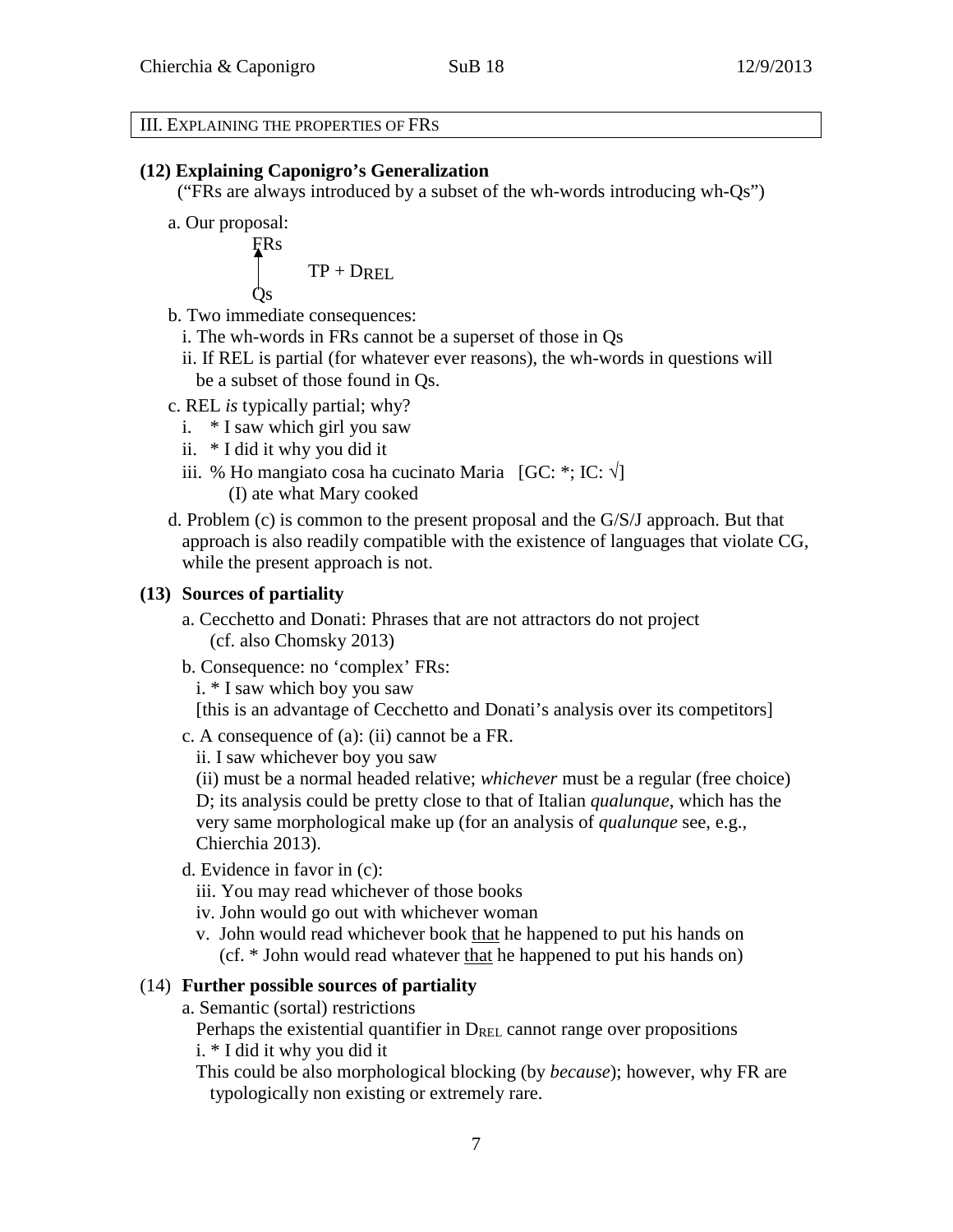b. Featural/agreement restrictions

ii. Ho mangiato cosa ha cucinato Maria IC:  $\sqrt{$ ; GC: \* IC: DREL[- ANIMATE] GC: \* DREL[- ANIMATE]

#### **(15) A further prediction**

- a. If there is something wrong with a Q (suppose, e.g., that a Q is 'unanswerable'), then there should be something wrong with the corresponding FR.
- b. Negative islands.
	- i. ? Where did nobody go?
	- ii. ? What don't you know?
	- iii. ?\*How did nobody fix the car?

c. Captain Kirk went where nobody had gone before

Normally, FR are maximal. However, (c) doesn't seem maximal

- i. Captain Kirk went to some (special) place or places where nobody had been
- ii. \* Captain Kirk went to all the places where nobody had been
- d. Negative islands become good if the wh-phrase is anchored to a specific domain D. Under those circumstances, the corresponding FR will be acceptable.
- e.  $\exists x \in D$ [  $x = y \in D$ [nobody had gone to y  $\land$  K went to x] The existential 'feel' comes from uncertainty as to the exact identity of D
- f. Evidence of definiteness
	- \* There is where nobody went. (cf. She liked [where nobody had gone before])

If *where nobody went* is a plain existential in (c) what would prevent it from occurring in there-sentences?

#### **(16) Existential constructions.**

- a. Non c'era chi volesse cucinare There wasn't who wanted to cook 'There wasn't anybody who wanted to cook'
- c. Non ha trovato chi le tenesse i bambini (he) did not find who would keep the children 'He didn't find anybody who would take care of the children'
- d. Ieri c'e' stato chi ha protestato

Yesterday there-has been who has protested

'Yesterday there were people who protested.'

#### But:

e. Il governo ha messo in prigione chi ha protestato

The government has put in prison who has protested

'The government has imprisoned the people who protested'

What is the difference between Italian and English?

Why is *chi ha protestato* 'who protested' maximal in (e) but existential sounding in (d)?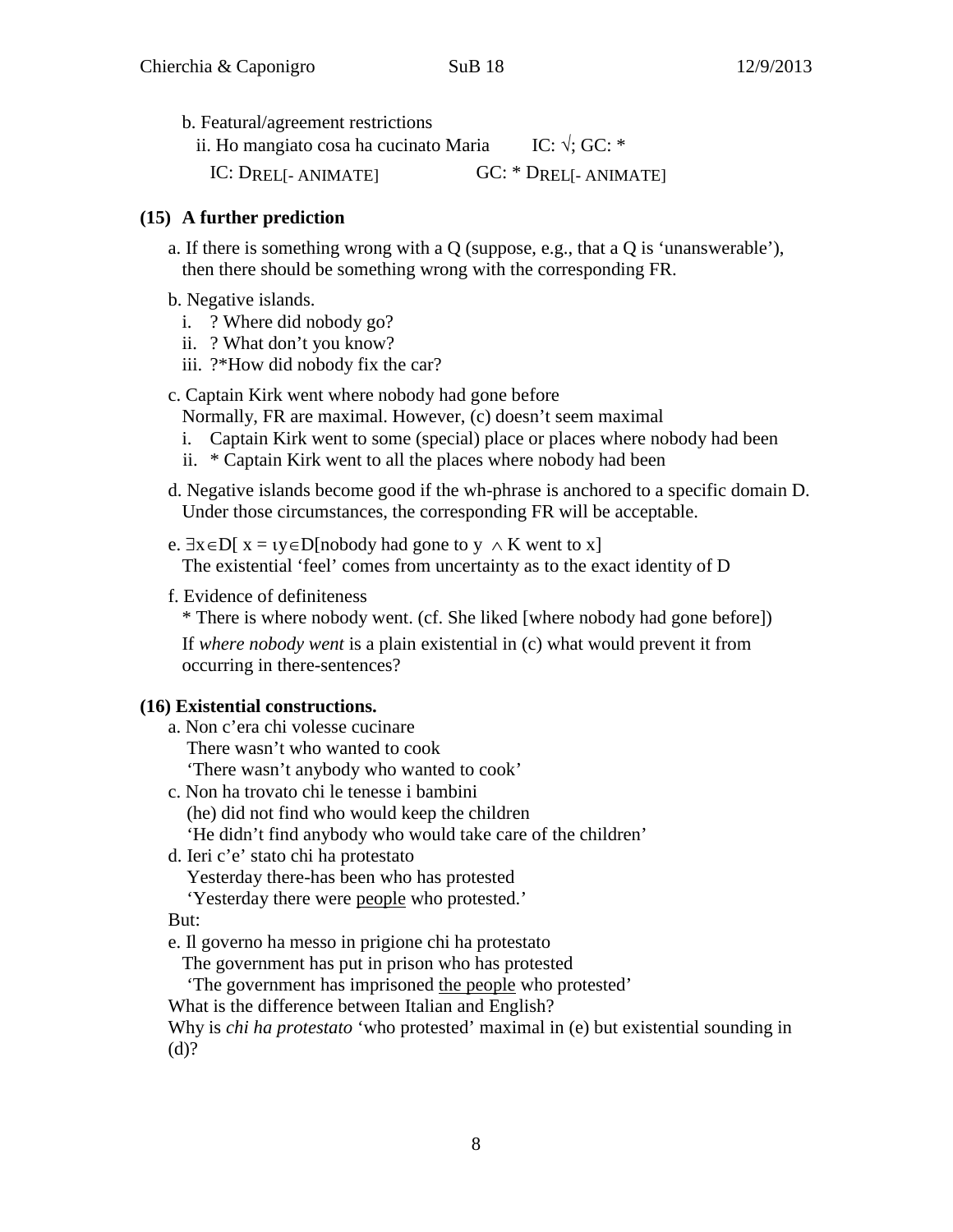#### **(17) Barwise and Cooper (1981) on there-sentences**

- a. There is  $NP = NP$  exists
- b. *There is NP* is deviant if *NP exists* is tautologous or contradictory (i.e. if NP is pos or neg strong).

# **(18) The existential presupposition of wh-Qs**

Wh-Qs have an existential presupposition:

- a. \*I am not sure that someone stole the cookies. But I want to know who did
- But such presupposition is rather weak:
- b. A: Who stole the cookies? B: Nobody
	- strong existential presupposition: must hold for both speaker and hearer - weak existential presupposition: must hold only for speaker
- c. TP(Q) is presuppositional: defined only in worlds where Ans is defined.
	- This suffices to account for English:
	- $-D_{RELw}(TP(Q))$  comes out as pos strong. For

every world w in which  $Ans_w(Q)$  is defined,  $D_{RELw}(TP(Q))$ (exists) is true.

# **(19) The Italian case**

- a. Background: Every partial function f (of a conjoinable type) has a natural completion <sup>C</sup>P, where for every x if P(x) is defined, then <sup>C</sup>P (x) = P(x) and if  $P(x)$  is undefined,  ${}^{C}P(x) = 0$
- b. Italian existential predicates:

If  $D_{RELw}(TP(Q))$ (exists) is undefined and  $D_{RELw}(TP(Q))$  is weakly presuppositional, then use  ${}^C\!D_{\text{RELw}}(TP(Q))$ (exists)

- c. Examples
	- i. \* C'é ogni soluzione a questo problema
	- ii. *every solution to this problem*(*exist*): undefined, because *every solution to this problem* is strongly presuppositional
	- iii. C'e chi ha protestato
	- iv. CDREL(TP(who protested))(exist): defined, because DREL(TP(who protested)) is weakly presuupositional (an inheritance from Qs) and therefore completions in existentials are allowed.
	- v. Il governo non ha arrestato chi ha protestato.

The government didn't arrest who protested.

Completion with ordinary predicates is disallowed; hence (v) only gets a presuppositional interpretation

Note:

- this makes it crucial that things like *where nobody went* (as we predict) is never purely existential/presuppositionless
- treating FRs as maximal presuppositional generalized quantifiers makes all of this rather smooth.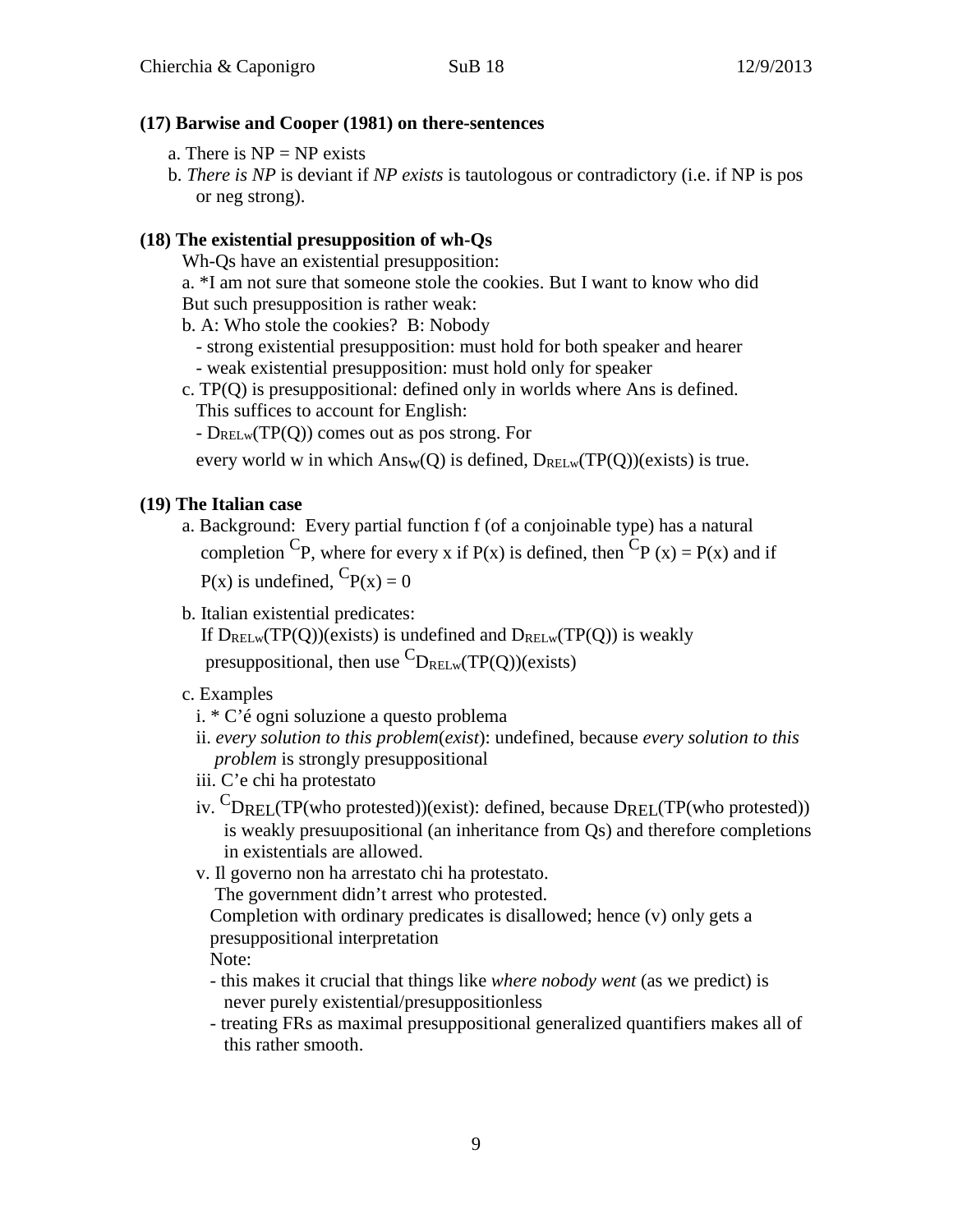#### **(20) Balance on existential constructions**

Some of the basic maneuvers proposed here have a counterpart on the G/S/J line. Some, however, do not .

(E.g. the inheritance of the presuppositional properties of FRs from Qs; why would wh-abstracts have any presupposition at all?).

#### **(21) 'Mention Some'-questions**

- a. Where did John get the beer?
- i. At Trader Joe's ii. At trader Joes and at College Liquors b. Where can John get beer?
	- i. At  $TJ$ 's ii. At  $TJ$ 's or at  $CLs$  iii. At  $TJ$ 's and at  $CLs$  and…
- c. Main properties of MS-questions:
	- The answer can but doesn't have to be (and typically it is not) construed exhaustively
	- Disjunctive answers are natural and do not indicate lack of info
	- Lists are possible
	- 'Complete answers' can be conjunctive or disjunctive
- c. Who can serve on this committee?
	- i. one or two assistant professors and three full professors
	- ii. Who among Bill, Mary and Sue can serve on this committee?

Either only Bill or only Mary or both Bill and Mary

Note that (ii) has to be interpreted 'conjunctively', i.e. in a 'Free Choice' manner: John can serve by himself, and Mary can serve by herself, and also John and Mary can serve together (and no other possibility is allowed).

#### **(22) Against a pragmatic account**

In context, virtually any question seems to admit a MS answer:

a. (Uttered to a class by a teacher): Who has a pen? John

Some pragmatic account of this phenomenon seems unavoidable. But: Modals of possibility systematically allow MS readings, with little or no context. Modals of necessity do not (although they admit of disjunctive answers that feel 'complete').

b. What must you read for this class? [Benjamin Spector]

i. Syntactic Structure and Aspects

ii. Syntactic Structure or Aspects

Morover, singular which-phrases with modals of possibility systematically disallow MS readings:

c. i. where can John get gas?

ii. at which station can John get gas?

Facts strongly suggest that MS questions are not a purely pragmatic phenomenon.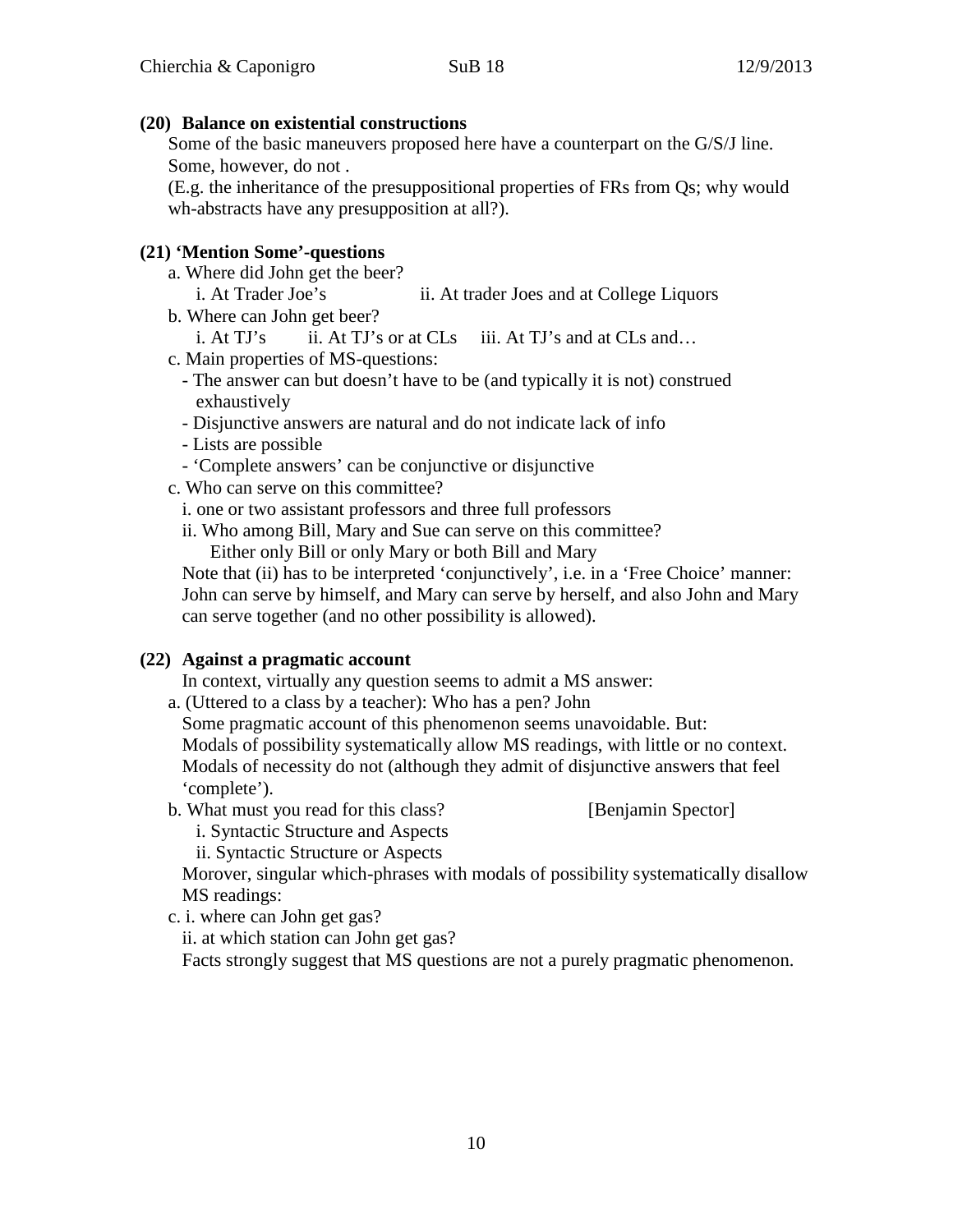**(23) Standard notions of answerhood do not give the right results for MS questions.**

| [Skippable by those who are willing to believe it]                                                                                           |
|----------------------------------------------------------------------------------------------------------------------------------------------|
| a. who can serve on this committee?                                                                                                          |
| Standard H/K-Q (for domains with plurals):                                                                                                   |
| $\{\ \Diamond \,\text{serve}(a), \ \Diamond \,\text{serve}(b), \ \Diamond \,\text{serve}(c)\}$                                               |
| $\Diamond$ serve(a $\cup$ b), $\Diamond$ serve (b $\cup$ c), $\Diamond$ serve(a $\cup$ c)                                                    |
| $\Diamond$ serve(a $\cup$ b $\cup$ c) }                                                                                                      |
| where $\Diamond$ serve(a $\cup$ b) = $\Diamond$ [serve(a) $\land$ serve(b)], etc.                                                            |
| b. In a world where a can serve, and b can serve, but a and b cannot serve together,                                                         |
| Ans (as defined in $(7a)$ ) would (wrongly) be undefined.                                                                                    |
| c. Spector's approach to modalized Qs: close H/K-Q under meet (conjunction) and<br>join (disjunction).                                       |
| i. $S-Q = \{\cup S: S \subset H/K-Q\} \cup \{\cap S: S \subset H/K-Q\}$<br>$S-Q =$ Spector Qs                                                |
| ii. { $\Diamond$ serve(a), $\Diamond$ serve(b), $\Diamond$ serve(a) $\land \Diamond$ serve(b), $\Diamond$ serve(a) $\lor \Diamond$ serve(b), |
| $\Diamond$ [serve(a) $\land$ serve(b)], }                                                                                                    |

Ans extended to S-Qs could yield something adequate to contexts like (b), namely:

iii. Ans(S-Q) =  $\Diamond$  serve(a)  $\land \Diamond$  serve(b)

But it does not explain why

- where MS answers come from
- why they are easy to get with modals of possibility but not with modals of necessity
- why the 'better sounding' answers have a disjunctive form

d. Balance:

Questions with modals require a substantive elaboration of the standard theory. The few known elaborations (e.g. Spector's) do not readily extend to explaining the MS phenomenon.

# **(24) A reasonable (?) strategy**

- a. Stick to basic H/K-Questions (at least as one available option)
- b. Modalized H/K-Questions are unanswerable.
- c. When questions are unanswerable, there is a rescue strategy that involves existential quantification over answerable subquestions.
- d. There also are/may well be extensions of H/K-questions (a la Spector). But they deliver complete, modalized disjunctive/conjunctive answers, as they case may be.

[Antecedents/inspirations Fox (2013), Nicolae (2013); more remotely G&S on quantifying into questions]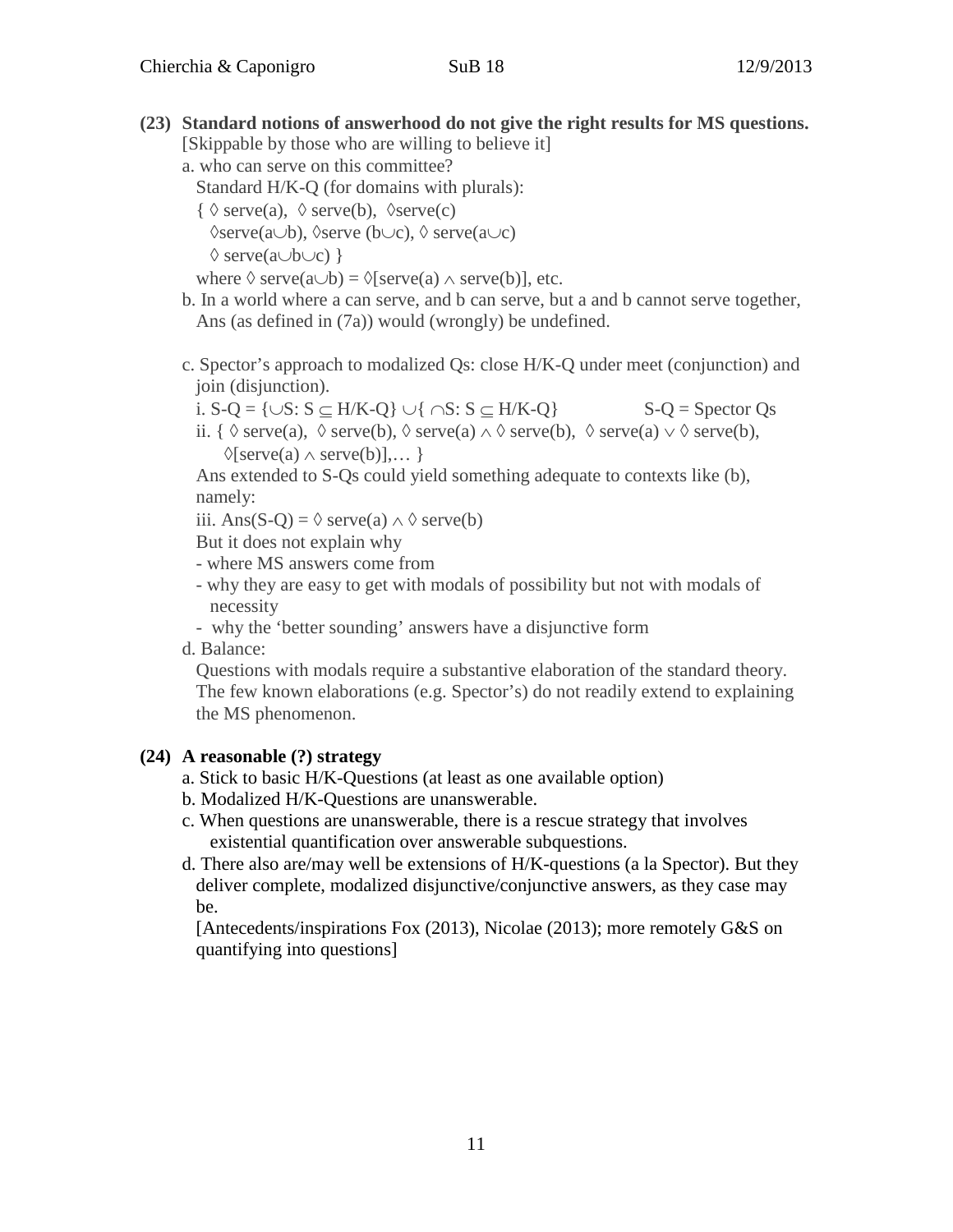# **(25) A quasi implementation [warning: several variants are possible/conceivable]**

a. Step 1: modify slightly Answ

Ans<sub>w</sub>(Q) =  $\iota$ p∈Q[p =  $\cap$ Q<sub>w</sub>], where Q<sub>w</sub> = {p∈Q: p(w) = 1}

b. Step 2: An economy condition

If  $Ans_w(Q)$  and  $Ans_w(Q')$  are both defined and Q is singular (formed out of which-phrases) and Q' is not, Q has to be used

c. Step 3: whenever  $Ans_w(Q)$  is totally undefined (i.e. undefined in every w), shift

Q to an (existential) generalized quantifier over questions GQQ:

 $\lambda$ P $\exists$ Q'[Q'  $\subset$  Q  $\wedge$  P<sub>w</sub> (Q')]

[caveat: the notion of subquestion may need elaboration cf. Beck and Sharvit xx]

## **(26) How it works.**

a. Singular wh-phrases: which professor can serve on this committee?  $H/K-O = \{\ \Diamond \,\text{serve}(a), \ \Diamond \,\text{serve}(b), \ \Diamond \,\text{serve}(c)\}\$  [via Dayal]  $Ans<sub>w</sub>(Q)$  is only defined in worlds where just one person can serve. Prediction: singular wh-questions presuppose singular answers [The good consequences of Dayal's Ans are still there]

b. Number neutral wh-phrases: who can serve on this committee?  $H/K-Q = (21a)$ 

Answ(Q) would be defined only in worlds in which just one person can serve. But in such a case a singular question has to be used, by the economy condition in

(23b). Hence,  $Ans_w(O)$  is never defined for number neutral modalized Os (but it is defined for unmodalized ones]

# c. John knows/wonders who can serve on this committee

∃Q'[Q' ⊆ [λp ∃x[ p = λw ◊ servew a]] ∧ know/wondersw (j, Q')]

= There is some subquestion Q' of *who can serve on this committee?* and John knows/wonders Q'

#### **(27) Generalizing REL from simple Qs to GQQ**

a. Step 1: via Partee's BE we 'reconstruct' the question

i.  $BE(Q) = \lambda q Q(\lambda p [p = q])$ 

ii. BE( $\lambda$ P∃Q[Q  $\subset \lambda$ p ∃x[ p =  $\lambda w \otimes$  serve<sub>w</sub> a] $\wedge$  P(Q)]) =  $\lambda$ p ∃x[ p =  $\lambda w \otimes$  serve<sub>w</sub> a] b. Step 2: Extract the TP from Generalized Quantifiers over Qs

[Note: we cannot proceed as in the basic cases not only for type theoretic reasons, but because Ans is undefined over modalized questions]

i. TP( $\Pi$ ) =  $P \forall w \forall x [ P_w(x) \leftrightarrow \exists p \in BE(\Pi) [ p(w) = 1 \land \lambda w' P_w'(x) = p ]$ Example:

ii. TP( $\lambda$ P∃Q  $\lceil Q \subseteq \lambda p \rceil$   $\exists x \lceil p = \lambda w \land \text{serve}_w$  a $\rceil \land P(Q)$ ]) =  $\lambda w \lambda x \land \text{serve}_w$  x

c. Step 3: make DREL type ambiguous for basic Qs and Generalized Quantifiers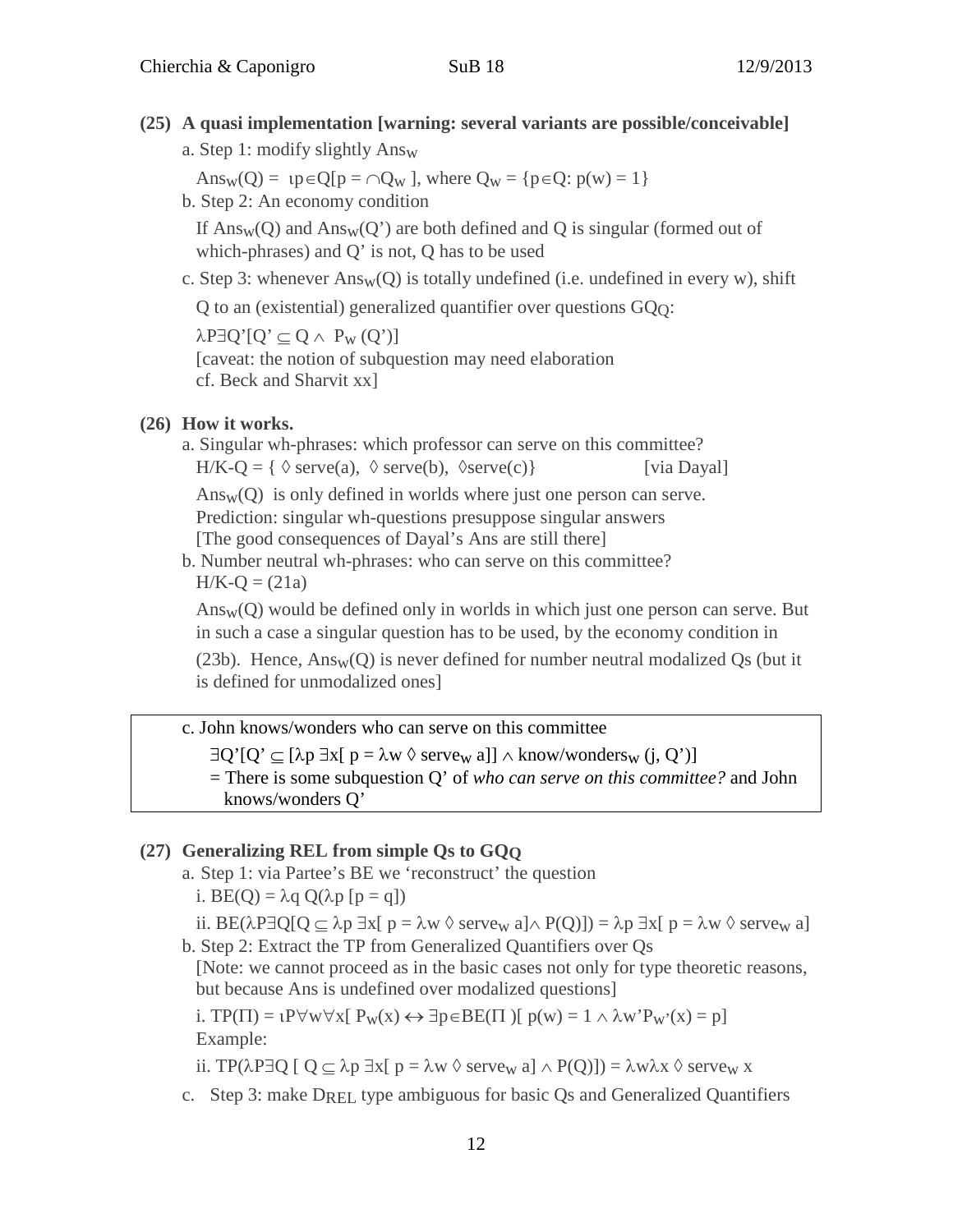| over Os                                                                                                                                                     |
|-------------------------------------------------------------------------------------------------------------------------------------------------------------|
| i. DREL $(\Delta) = \lambda P \exists x [ T P(\Delta)]_W(x) \wedge P(x)$ ,                                                                                  |
| where $\Delta$ ranges over Qs or generalized quantifiers over Qs                                                                                            |
| Examples:                                                                                                                                                   |
| ii. DREL(TP(who served on that comm.)) = $\lambda P \exists x [x = y [y \text{ served}_w \text{ on } c \wedge P(x)]]$<br>PLAIN Q [maximal/presuppositional] |
| iii. DREL (TP(who can serve on comm.)) = $\lambda$ P $\exists$ x [ $\Diamond$ serve <sub>w</sub> x $\land$ P(x)]                                            |
| GQ <sub>O</sub> [non maximal/presuppositional]                                                                                                              |

#### **(28) The general picture**



#### **(29) Main morals so far**

- i. There is as systematic dependency between the inner form of a wh-clause and its interpretation as a question or as a relative clause: a modal triggers a MS interpretation of questions and an existential interpretation of FRs
- ii. We claim that this ultimately depends on the fact on that maximal answers are harder to define for modalized questions.
- iii. But this means that an answerhood operator must be involved in deriving both Qs and FRs, which makes sense only if FRs are derived from Qs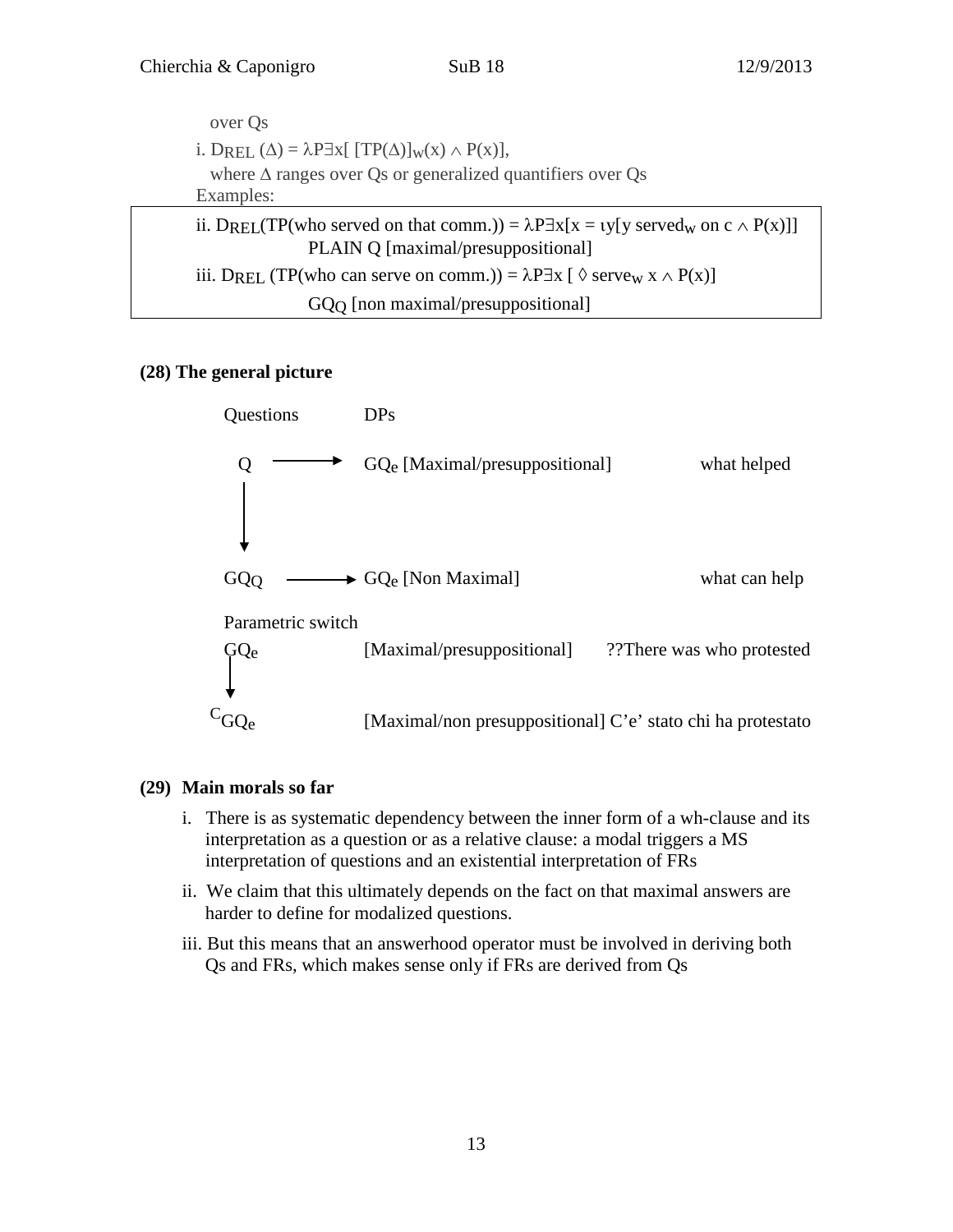IV. SECOND ORDER FREEDOM: FREE CHOICE FREE RELATIVES **(30) Background on FC** a. John may have ice cream or cake b. i.  $\Diamond$  [p  $\lor$  q] ii.  $\Diamond$ p  $\land$   $\Diamond$ q [ $\land \neg \Diamond$ (p  $\land$  q)] c. i. you may have a cake ii. you may have any cake **(31) FC effects as implicatures** a. i. items are associated by grammar to a set of alternatives ii. grammatically determined alternatives may pruned by the contex iii. unpruned alternatives are factored into meaning through a process of exhaustification b. i. Bill met Sue or Mark ii. S-ALTs = {B met S  $\vee$  B met M, B met S  $\wedge$  B met M} iii. O<sub>S-ALT</sub>(i) = B met S ∨ B met M ∧ → (B met S ∧ B met M) iv. O<sub>ALT</sub> $(p) = p \land \forall q \in ALT[q \rightarrow p \subseteq q]$ c. Fox (2007) on FC Step 1: disjuncts are among the alternatives (subdomain alternatives) Step 2: subdomain alternatives may be construed exhaustively i. You may have ice cream or cake ii. D-ALTs =  $\{$  you may have just ice cream, you may have just cake  $\}$ O  $\Diamond$  you have ice cream,  $\Diamond$   $\Diamond$  you may cake iii. You may ice cream or cake and it is not the case that you can have just ic nor is it the case that you can have just cake. iv. other indefinites work the same way d. Chierchia (2013) on Polarity Sensitive Items i. PSIs have the same meaning and the same (grammatically set) alternatives (scalar and subdomains). But the alternatives of PSI cannot be pruned. ii. \* J had any cake iii.  $O_{ALT}($  J had a cake) = contradiction iv. J may have any cake =  $O_{ALT}(\Diamond J)$  have a cake) =  $\Diamond J$  have c1  $\land \Diamond J$  have c2... e. Some PSIs go with a null modal i. Irgendein Student hat angerufen ii. O  $\lceil \bigcap_{s}$  a student called  $\rceil = \bigcap_{s}$  a student called ∧  $\lozenge_s$  s1 called ∧  $\lozenge_s$  s2 called… **(32) FC FRs**

a. i. John ate what was Mary cooked

ii.  $∃y∈D[TP(what M cooled)(y) ∧ J ate y]$ 

iii. TP(what Mary cooked) =  $\lambda x$ [ x = ιy[ M cooked y]]]

- b. *Ever* does what FC morphology typically does: it signals that (D- and S-) alternatives cannot be pruned.
- In an episodic context, exhaustification leads to a contradiction